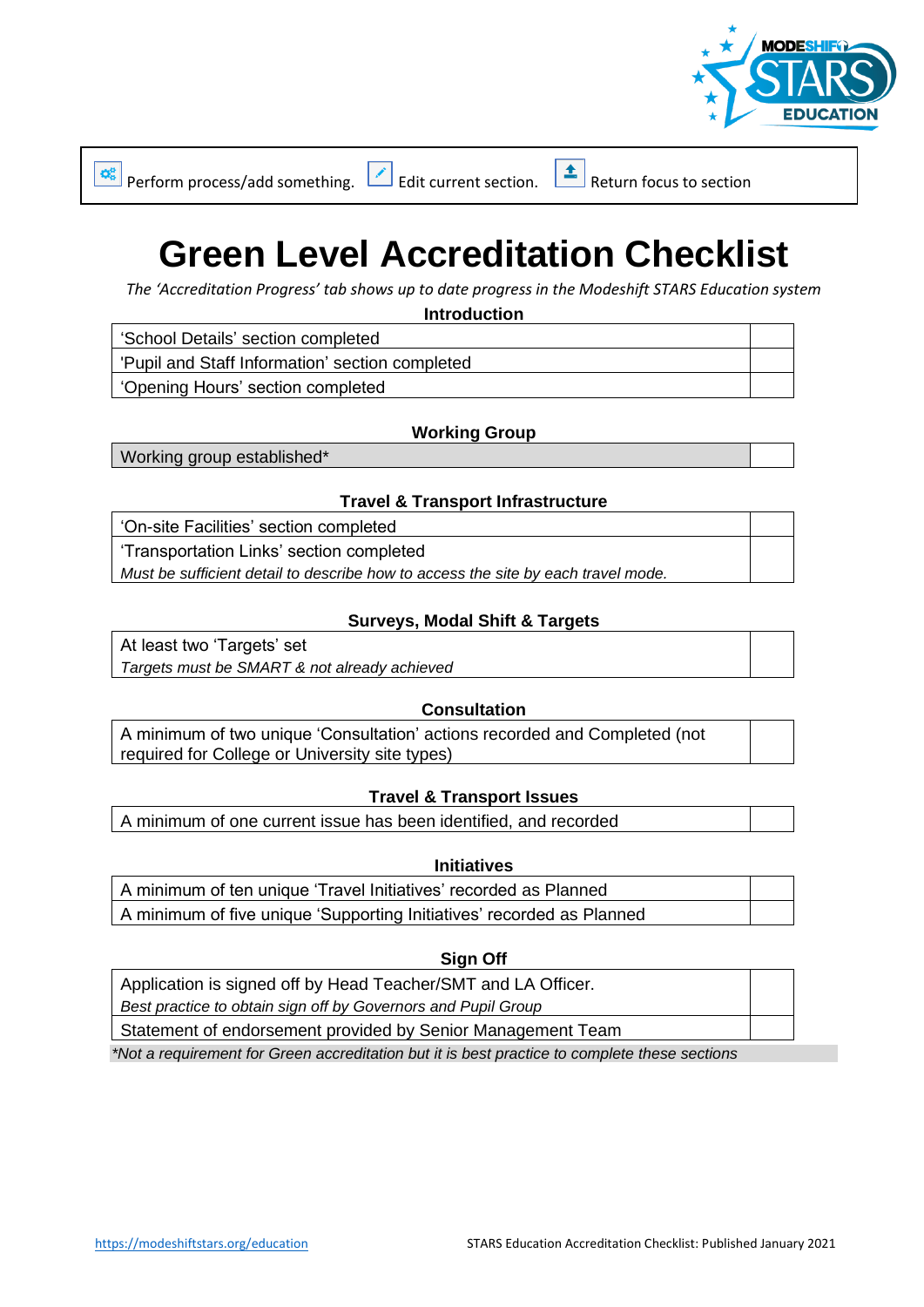

 $\boxed{\triangle}$  Perform process/add something.  $\boxed{\triangle}$  Edit current section.  $\boxed{\triangle}$  Return focus to section

# **Bronze Level Accreditation Checklist**

*The 'Accreditation Progress' tab shows up to date progress in the Modeshift STARS Education system*

**Previous Level Complete**

All Green Level criteria complete & up to date

**Introduction**

'School Travel Policy' updated / linked to\*

# **Working Group**

Working group established\*

# **Surveys, Modal Shift & Targets**

| 'Pupil Survey' completed in current academic year – minimum 80% response rate |  |
|-------------------------------------------------------------------------------|--|
| (70% secondary schools, 20% Further Education/Higher Education)               |  |
| 'Staff Survey' completed in current academic year - minimum 50% response rate |  |

# **Initiatives**

Evidence is not required for Bronze but is strongly recommended

*NOTE: There must be sufficient information in 'Reporting' for someone outside the school to understand what was done. 'N/A', 'none', abbreviations, initials and similar are not acceptable for accreditation*.

A minimum of ten unique 'Travel Initiatives' recorded and Completed

A minimum of five unique 'Supporting Initiatives' recorded and Completed

**Sign Off**

Application is signed off by Head Teacher/SMT and LA Officer.

*Best practice to obtain sign off by Governors and Pupil Group*

Statement of endorsement provided by Senior Management Team

*\*Not a requirement for Bronze accreditation but it is best practice to complete these sections*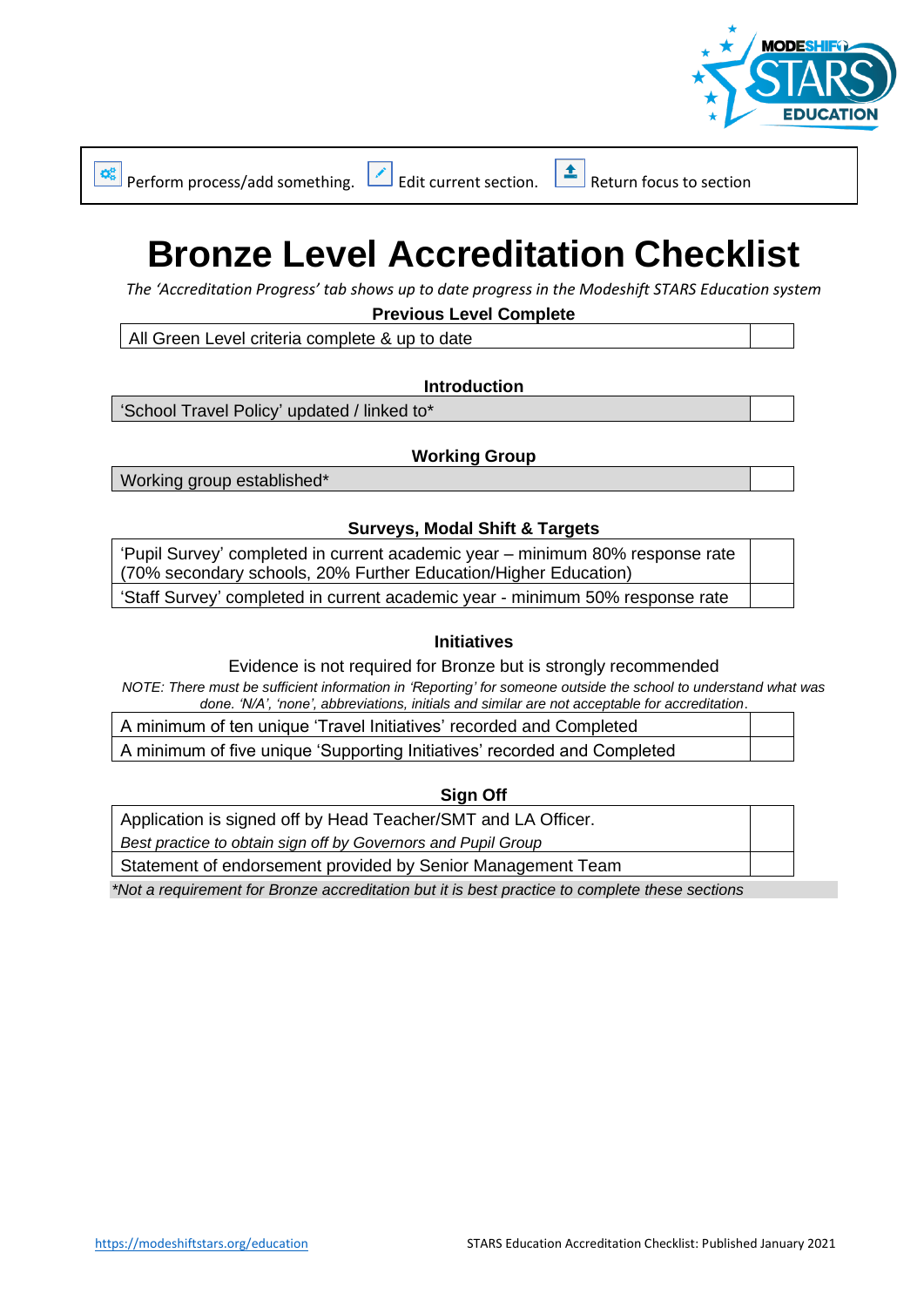

Perform process/add something.  $\Box$  Edit current section.  $\Box$  Return focus to section

 $\mathbf{Q}_{\alpha}^{\alpha}$ 

# **Silver Level Accreditation Checklist**

*The 'Accreditation Progress' tab shows up to date progress in the Modeshift STARS Education system* **Previous Level Complete**

All Green Level criteria complete & up to date

All Bronze Level criteria complete & up to date

# **Working Group**

Working Group established and active.

*The Working Group must represent the school community and include a minimum of two adults and two pupils. Pupil names should not be added, instead STA/JTA/JRSO should be recorded*

Working Group actions documented

# **Travel & Transport Infrastructure**

'STARS Routes to School Audit' completed\*

# **Surveys, Modal Shift & Targets**

A minimum of two annual pupil travel surveys recorded within the last fouracademic years, one of which must be from the current academic year Reduction in pupils travelling to school by car in the last four-academic years (i.e. current academic year & previous three academic years), or <10% travel by 'Car'

### **Consultation**

Evidence is required for all Consultation initiatives

A minimum of seven unique 'Consultation' actions recorded and Completed

### **Initiatives**

Evidence is required for all Initiatives

*NOTE: There must be sufficient information in 'Reporting' for someone outside the school to understand what was done. 'N/A', 'none', abbreviations, initials and similar are not acceptable for accreditation*.

A minimum of twenty unique 'Travel Initiatives' recorded and Completed

A minimum of ten unique 'Supporting Initiatives' recorded and Completed

#### **Sign Off**

Application is signed off by Head Teacher/SMT and LA Officer.

*Best practice to obtain sign off by Governors and Pupil Group*

Statement of endorsement provided by Senior Management Team

*\*Not a requirement for Silver accreditation but it is best practice for all sections to be completed.*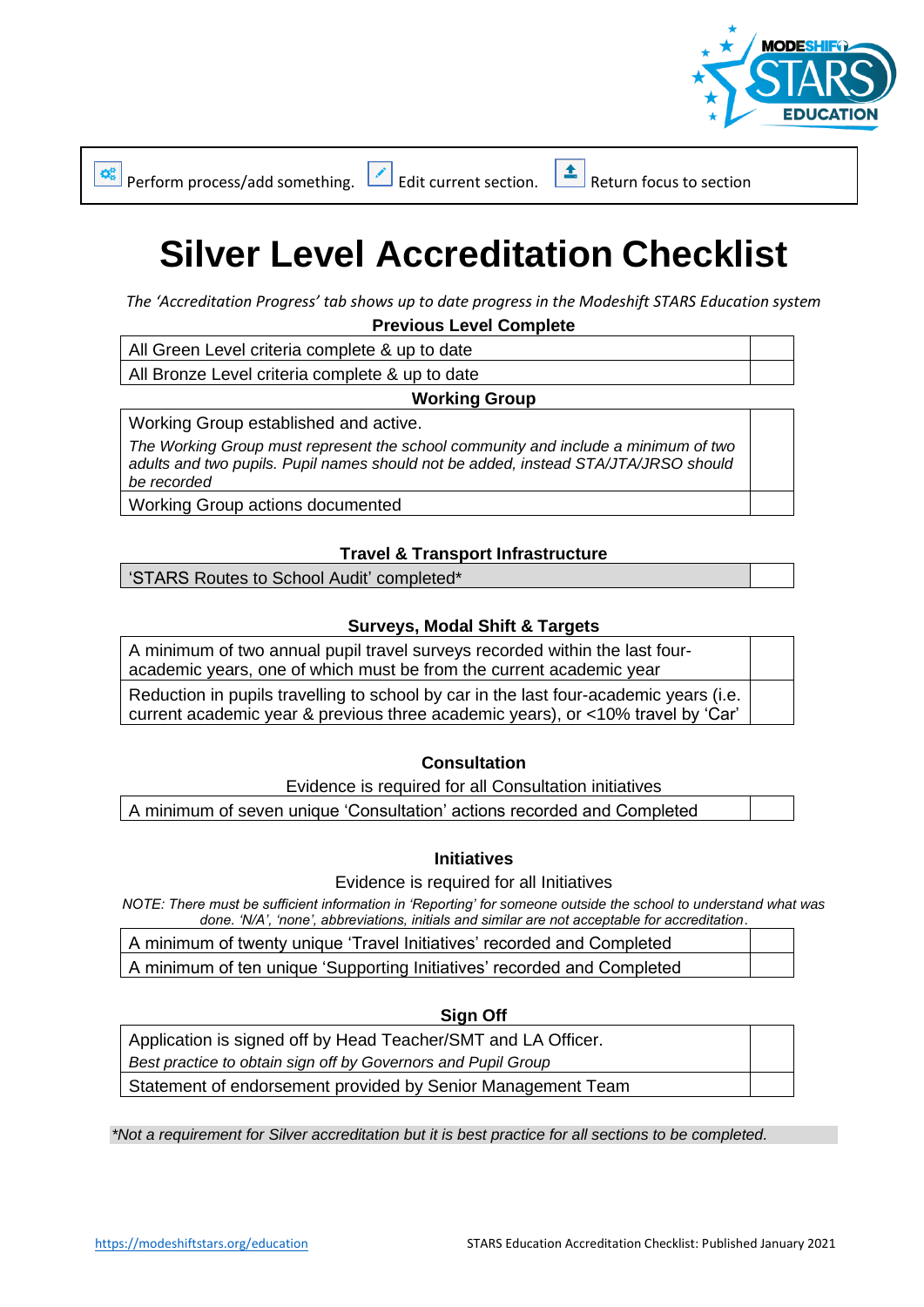

 $\boxed{\triangle}$  Perform process/add something.  $\boxed{\triangle}$  Edit current section.  $\boxed{\triangle}$  Return focus to section

# **Gold Level Accreditation Checklist**

*The 'Accreditation Progress' tab shows up to date progress in the Modeshift STARS Education system*

**Previous Levels Complete**

All Green Level criteria complete & up to date

All Bronze Level criteria complete & up to date

All Silver Level criteria complete & up to date

# **Surveys, Modal Shift & Targets**

A minimum of two annual pupil travel surveys recorded within the last fouracademic years, one of which must be from the current academic year

Reduction in pupils travelling to school by car in the last four-academic years (i.e. current academic year & previous three academic years) of at least 5 percentage points, or <10% travel by 'Car'

# **Consultation**

Evidence is required for all Consultation initiatives

A minimum of ten unique 'Consultation' actions recorded and Completed

### **Initiatives**

Evidence is required for all Initiatives

*NOTE: There must be sufficient information in 'Reporting' for someone outside the school to understand what was done. 'N/A', 'none', abbreviations, initials and similar are not acceptable for accreditation*.

| A minimum of twenty-five unique 'Travel Initiatives' recorded and Completed |  |
|-----------------------------------------------------------------------------|--|
| A minimum of fifteen unique 'Supporting Initiatives' recorded and Completed |  |

# **Gold Standard Delivery**

Evidence is required for all Initiatives

The school should demonstrate that it has exceeded expectations in **at least one** of the following categories:

Walking, Cycling, Public Transport, Air Quality or Road Safety & Training

### **Sign off**

| Application is signed off by Head Teacher/SMT and LA Officer. |  |
|---------------------------------------------------------------|--|
| Best practice to obtain sign off by Governors and Pupil Group |  |
| Statement of endorsement provided by Senior Management Team   |  |